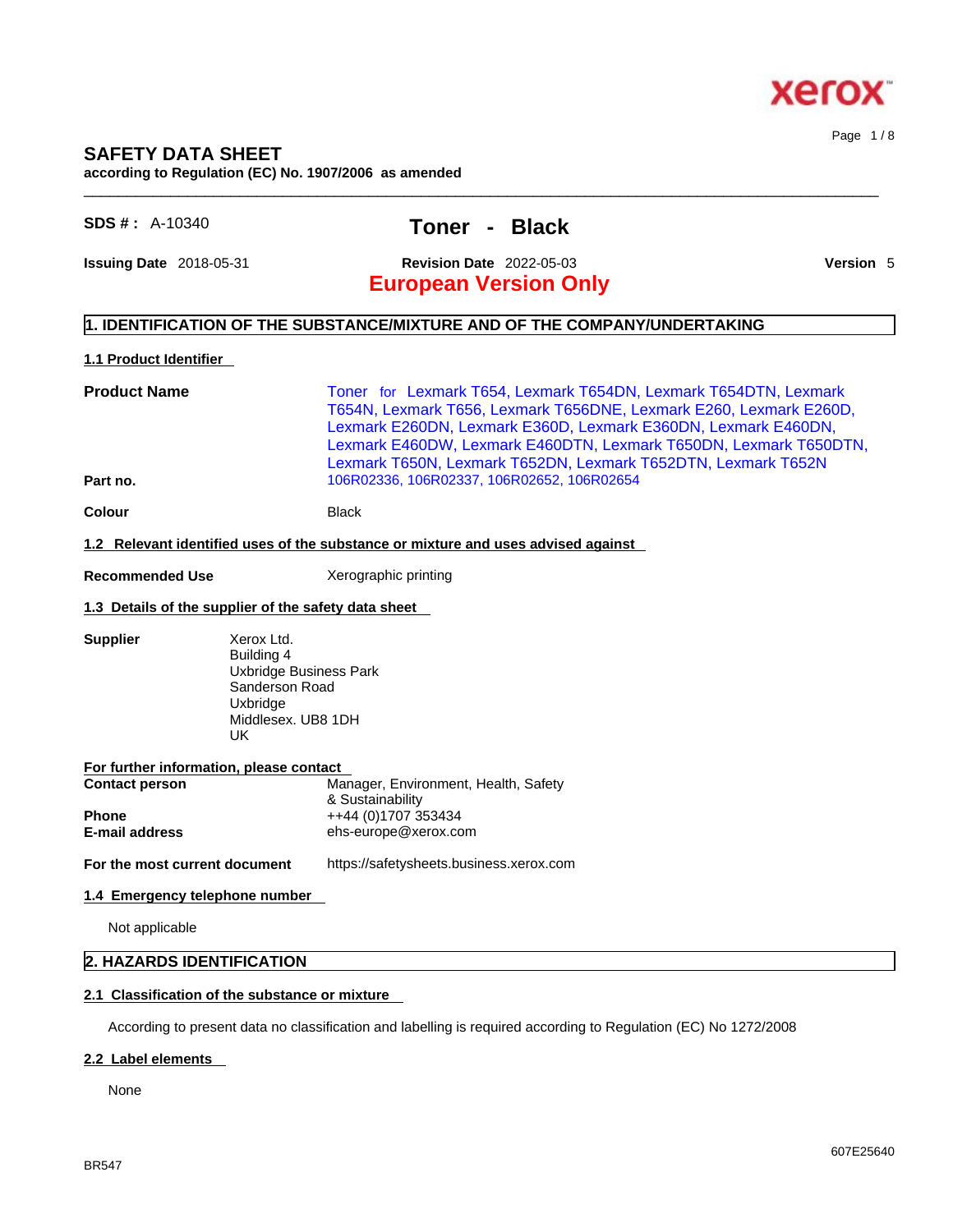Page 2 / 8

**Xerox** 

# **SDS # :** A-10340 **Toner - Black**

 $\_$  ,  $\_$  ,  $\_$  ,  $\_$  ,  $\_$  ,  $\_$  ,  $\_$  ,  $\_$  ,  $\_$  ,  $\_$  ,  $\_$  ,  $\_$  ,  $\_$  ,  $\_$  ,  $\_$  ,  $\_$  ,  $\_$  ,  $\_$  ,  $\_$  ,  $\_$  ,  $\_$  ,  $\_$  ,  $\_$  ,  $\_$  ,  $\_$  ,  $\_$  ,  $\_$  ,  $\_$  ,  $\_$  ,  $\_$  ,  $\_$  ,  $\_$  ,  $\_$  ,  $\_$  ,  $\_$  ,  $\_$  ,  $\_$  ,

 $\_$  ,  $\_$  ,  $\_$  ,  $\_$  ,  $\_$  ,  $\_$  ,  $\_$  ,  $\_$  ,  $\_$  ,  $\_$  ,  $\_$  ,  $\_$  ,  $\_$  ,  $\_$  ,  $\_$  ,  $\_$  ,  $\_$  ,  $\_$  ,  $\_$  ,  $\_$  ,  $\_$  ,  $\_$  ,  $\_$  ,  $\_$  ,  $\_$  ,  $\_$  ,  $\_$  ,  $\_$  ,  $\_$  ,  $\_$  ,  $\_$  ,  $\_$  ,  $\_$  ,  $\_$  ,  $\_$  ,  $\_$  ,  $\_$  ,

**Issuing Date** 2018-05-31 **Revision Date** 2022-05-03 **Version** 5

## **2.3 Other hazards**

Not a PBT according to REACH Annex XIII May form explosible dust-air mixture if dispersed

# **3. COMPOSITION/INFORMATION ON INGREDIENTS**

### **3.2 Mixtures**

| <b>Chemical Name</b>    | Weight % | CAS No.     | <b>EC-No</b> | Classification (Reg.) | Hazard            | <b>REACH Registration</b> |
|-------------------------|----------|-------------|--------------|-----------------------|-------------------|---------------------------|
|                         |          |             |              | 1272/2008)            | <b>Statements</b> | <b>Number</b>             |
| Polyester resin         | 80-95    | Proprietary | Not listed   | $- -$                 | $-1$              |                           |
| Carbon black            | $3 - 15$ | 1333-86-4   | 215-609-9    | $\sim$ $\sim$         | $\sim$ $\sim$     | 01-2119384822-32-0065     |
| Amorphous silica        | <5       | 7631-86-9   | 231-545-4    | $-$                   | $- -$             | $- -$                     |
| Organo-chromium complex | <2       | 72869-85-3  | 276-955-4    | Aquatic Acute 1       | H400              | $\sim$ $\sim$             |
|                         |          |             |              | Aquatic Chron, 1      | H410              |                           |
| Titanium dioxide        |          | 13463-67-7  | 236-675-5    | Carc (Inhal) 2        | H <sub>351</sub>  | $\sim$ $\sim$             |

## **Full text of H- statements: see section 16**

**Note**

"--" indicates no classification or hazard statements apply.

Components marked as "Not Listed" are exempt from registration.

Where no REACH registration number is listed, it is considered confidential to the Only Representative.

# **4. FIRST AID MEASURES**

# **4.1 Description of first aid measures**

| <b>General advice</b> | For external use only. When symptoms persist or in all cases of doubt seek medical advice.<br>Show this safety data sheet to the doctor in attendance. |  |
|-----------------------|--------------------------------------------------------------------------------------------------------------------------------------------------------|--|
| Eye contact           | Immediately flush with plenty of water. After initial flushing, remove any contact lenses and<br>continue flushing for at least 15 minutes             |  |
| <b>Skin contact</b>   | Wash skin with soap and water                                                                                                                          |  |
| <b>Inhalation</b>     | Move to fresh air                                                                                                                                      |  |
| Ingestion             | Rinse mouth with water and afterwards drink plenty of water or milk                                                                                    |  |

### **4.2 Most important symptoms and effects, both acute and delayed**

| <b>Acute toxicity</b>   |                                                       |  |
|-------------------------|-------------------------------------------------------|--|
| <b>Eves</b>             | No known effect                                       |  |
| <b>Skin</b>             | No known effect                                       |  |
| <b>Inhalation</b>       | No known effect                                       |  |
| Ingestion               | No known effect                                       |  |
| <b>Chronic effects</b>  |                                                       |  |
| <b>Chronic toxicity</b> | No known effects under normal use conditions          |  |
| <b>Main symptoms</b>    | Overexposure may cause:                               |  |
|                         | mild respiratory irritation similar to nuisance dust. |  |

# **4.3 Indication of immediate medical attention and special treatment needed**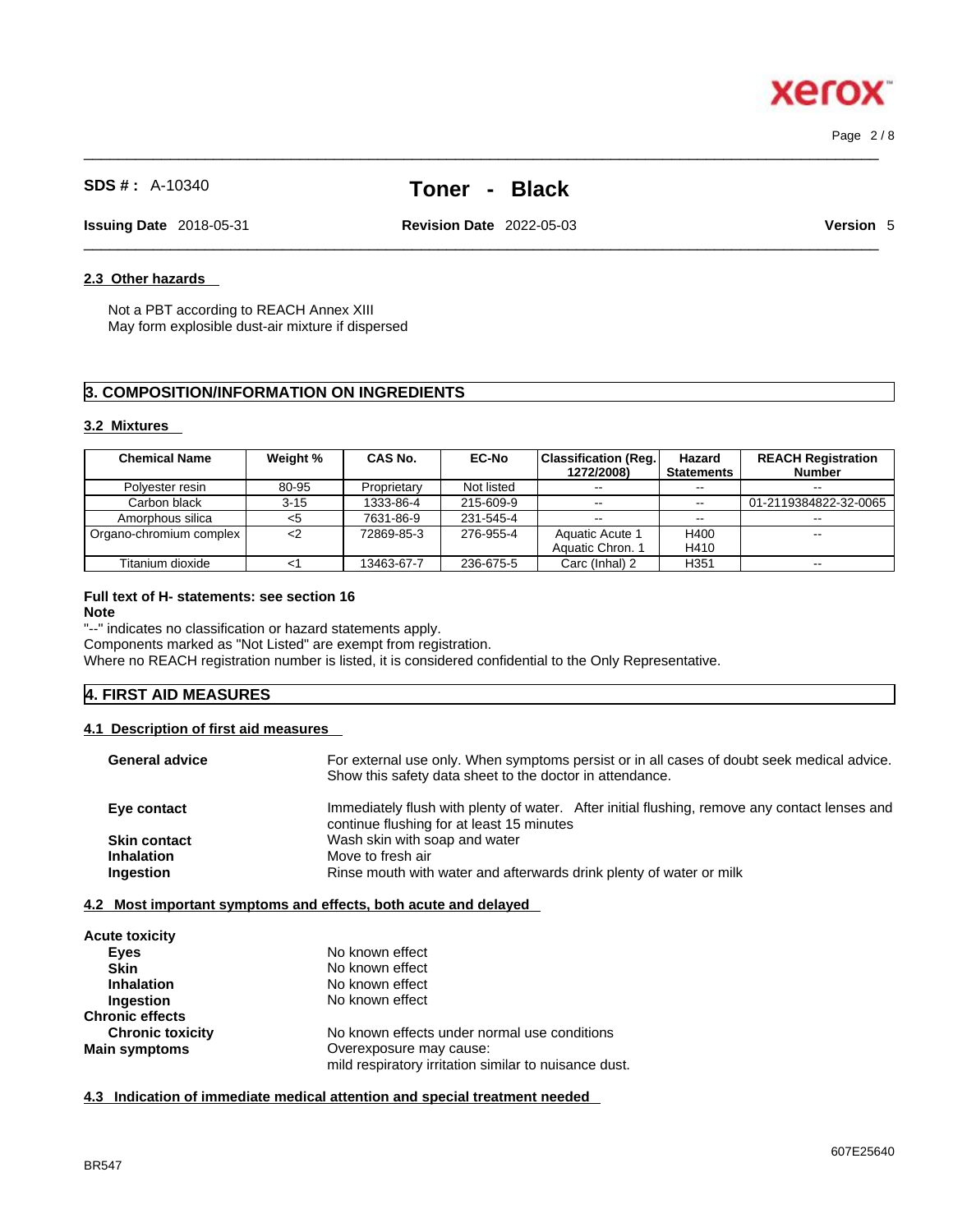

| <b>SDS #: A-10340</b>                                   | <b>Black</b><br><b>Toner</b><br>$\sim$                            |           |
|---------------------------------------------------------|-------------------------------------------------------------------|-----------|
| <b>Issuing Date 2018-05-31</b>                          | <b>Revision Date 2022-05-03</b>                                   | Version 5 |
| <b>Protection of first-aiders</b><br>Notes to physician | No special protective equipment required<br>Treat symptomatically |           |
| <b>5. FIREFIGHTING MEASURES</b>                         |                                                                   |           |

 $\_$  ,  $\_$  ,  $\_$  ,  $\_$  ,  $\_$  ,  $\_$  ,  $\_$  ,  $\_$  ,  $\_$  ,  $\_$  ,  $\_$  ,  $\_$  ,  $\_$  ,  $\_$  ,  $\_$  ,  $\_$  ,  $\_$  ,  $\_$  ,  $\_$  ,  $\_$  ,  $\_$  ,  $\_$  ,  $\_$  ,  $\_$  ,  $\_$  ,  $\_$  ,  $\_$  ,  $\_$  ,  $\_$  ,  $\_$  ,  $\_$  ,  $\_$  ,  $\_$  ,  $\_$  ,  $\_$  ,  $\_$  ,  $\_$  ,

### **5.1 Extinguishing media**

**Suitable extinguishing media** Use water spray or fog; do not use straight streams, Foam

**Unsuitable extinguishing media** Do not use a solid water stream as it may scatterand spread fire

### **5.2 Special hazards arising from the substance or mixture**

Fine dust dispersed in air, in sufficient concentrations, and in the presence of an ignition source is a potential dust explosion hazard

#### **Hazardous combustion products**

Hazardous decomposition products due to incomplete combustion. Carbon oxides Nitrogen oxides (NOx)

### **5.3 Advice for fire-fighters**

In the event of fire and/or explosion do not breathe fumes. Wear fire/flame resistant/retardant clothing. Use self-contained pressure-demand breathing apparatus if needed to prevent exposure to smoke or airborne toxins. Wear self-contained breathing apparatus and protective suit.

#### **Other information**

| <b>Flammability</b> | Not flammable  |
|---------------------|----------------|
| <b>Flash point</b>  | Not applicable |

# **6. ACCIDENTAL RELEASE MEASURES**

## **6.1 Personal precautions, protective equipment and emergency procedures**

Avoid breathing dust

### **6.2 Environmental precautions**

Although toner is not an aquatic toxin, microplastics may be a physical hazard to aquatic life and should not be allowed to enter drains, sewers, or waterways

### **6.3 Methods and material for containment and cleaning up**

| <b>Methods for containment</b> | Prevent dust cloud                                                                |  |
|--------------------------------|-----------------------------------------------------------------------------------|--|
| Methods for cleaning up        | Use a vacuum cleaner to remove excess, then wash with COLD water. Hot water fuses |  |
|                                | the toner making it difficult to remove                                           |  |

### **6.4 Reference to other sections**

See section 12 for additional ecological information See Section 13 for additional information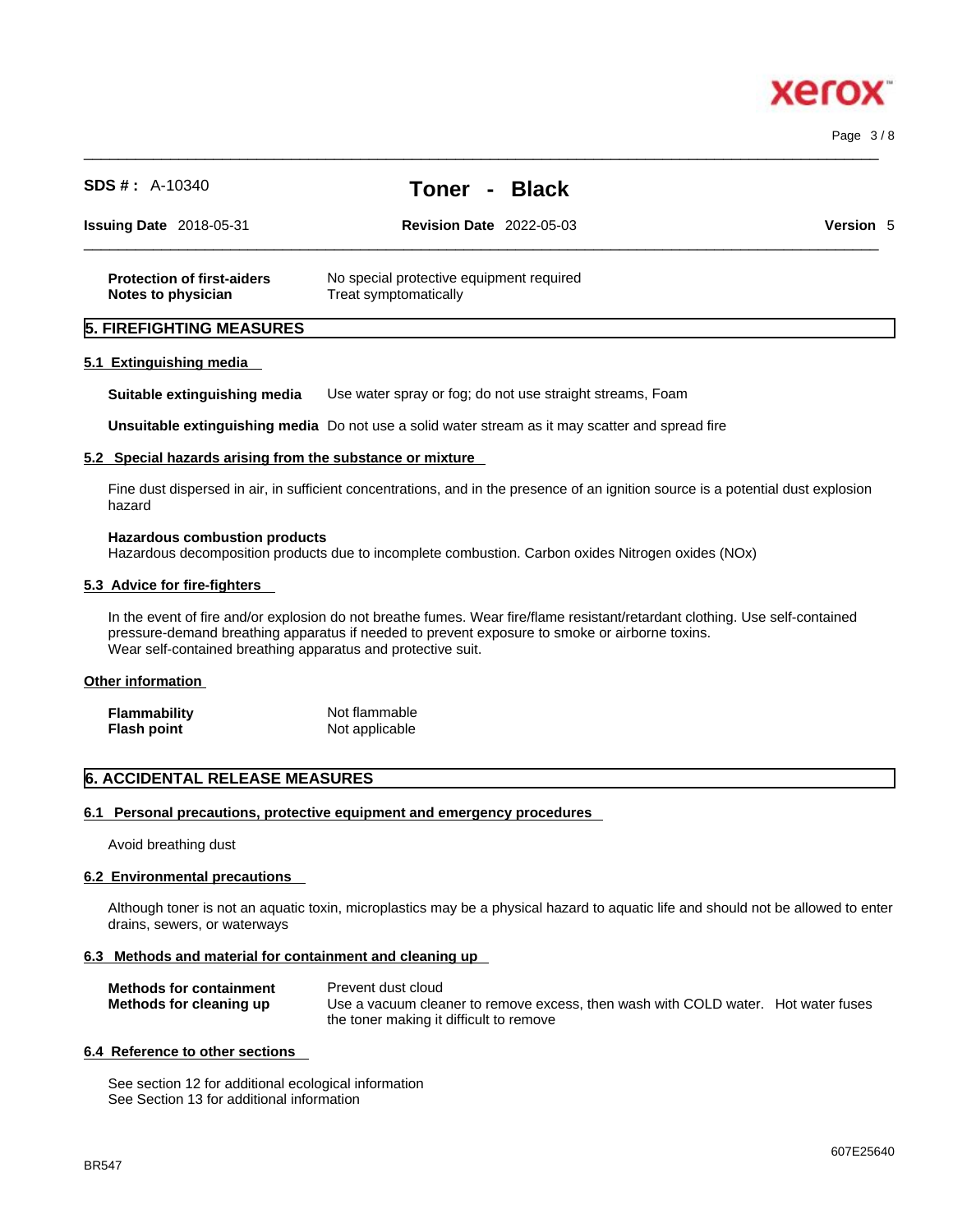Page 4 / 8

**Xero** 

# **SDS # :** A-10340 **Toner - Black**

 $\_$  ,  $\_$  ,  $\_$  ,  $\_$  ,  $\_$  ,  $\_$  ,  $\_$  ,  $\_$  ,  $\_$  ,  $\_$  ,  $\_$  ,  $\_$  ,  $\_$  ,  $\_$  ,  $\_$  ,  $\_$  ,  $\_$  ,  $\_$  ,  $\_$  ,  $\_$  ,  $\_$  ,  $\_$  ,  $\_$  ,  $\_$  ,  $\_$  ,  $\_$  ,  $\_$  ,  $\_$  ,  $\_$  ,  $\_$  ,  $\_$  ,  $\_$  ,  $\_$  ,  $\_$  ,  $\_$  ,  $\_$  ,  $\_$  ,

**Issuing Date** 2018-05-31 **Revision Date** 2022-05-03 **Version** 5

 $\_$  ,  $\_$  ,  $\_$  ,  $\_$  ,  $\_$  ,  $\_$  ,  $\_$  ,  $\_$  ,  $\_$  ,  $\_$  ,  $\_$  ,  $\_$  ,  $\_$  ,  $\_$  ,  $\_$  ,  $\_$  ,  $\_$  ,  $\_$  ,  $\_$  ,  $\_$  ,  $\_$  ,  $\_$  ,  $\_$  ,  $\_$  ,  $\_$  ,  $\_$  ,  $\_$  ,  $\_$  ,  $\_$  ,  $\_$  ,  $\_$  ,  $\_$  ,  $\_$  ,  $\_$  ,  $\_$  ,  $\_$  ,  $\_$  ,

# **7. HANDLING AND STORAGE**

# **7.1 Precautions for safe handling**

Handle in accordance with good industrial hygiene and safety practice, Avoid dust accumulation in enclosed space, Prevent dust cloud

**Hygiene measures** None under normal use conditions

## **7.2 Conditions for safe storage, including any incompatibilities**

Keep container tightly closed in a dry and well-ventilated place, Store at room temperature

## **7.3 Specific end uses**

Xerographic printing

# **8. EXPOSURE CONTROLS/PERSONAL PROTECTION**

## **8.1 Control parameters**

| <b>Xerox Exposure Limit</b><br><b>Xerox Exposure Limit</b>                                                                                  | $2.5 \text{ mg/m}^3$ (total dust)<br>$0.4 \text{ mg/m}^3$ (respirable dust)                                                                                                                                  |
|---------------------------------------------------------------------------------------------------------------------------------------------|--------------------------------------------------------------------------------------------------------------------------------------------------------------------------------------------------------------|
| 8.2 Exposure controls                                                                                                                       |                                                                                                                                                                                                              |
| <b>Engineering measures</b>                                                                                                                 | None under normal use conditions                                                                                                                                                                             |
| Personal protective equipment                                                                                                               |                                                                                                                                                                                                              |
| <b>Eye/face protection</b><br><b>Hand protection</b><br>Skin and body protection<br><b>Respiratory protection</b><br><b>Thermal hazards</b> | No special protective equipment required<br>No special protective equipment required<br>No special protective equipment required<br>No special protective equipment required<br>None under normal processing |
| <b>Environmental Exposure Controls</b><br><b>Environmental Exposure</b><br><b>Controls</b>                                                  | Keep out of drains, sewers, ditches and waterways                                                                                                                                                            |

# **9. PHYSICAL AND CHEMICAL PROPERTIES**

### **9.1 Information on basic physical and chemical properties**

| Appearance<br><b>Physical state</b>                            | Powder<br>Solid                  | Odour<br><b>Odour threshold</b> | Faint<br>Not applicable |
|----------------------------------------------------------------|----------------------------------|---------------------------------|-------------------------|
| <b>Colour</b>                                                  | <b>Black</b>                     | рH                              | Not applicable          |
| <b>Flash point</b>                                             | Not applicable                   |                                 |                         |
| <b>Melting / Freezing Point</b><br>Boiling point/boiling range | Not applicable<br>Not applicable |                                 |                         |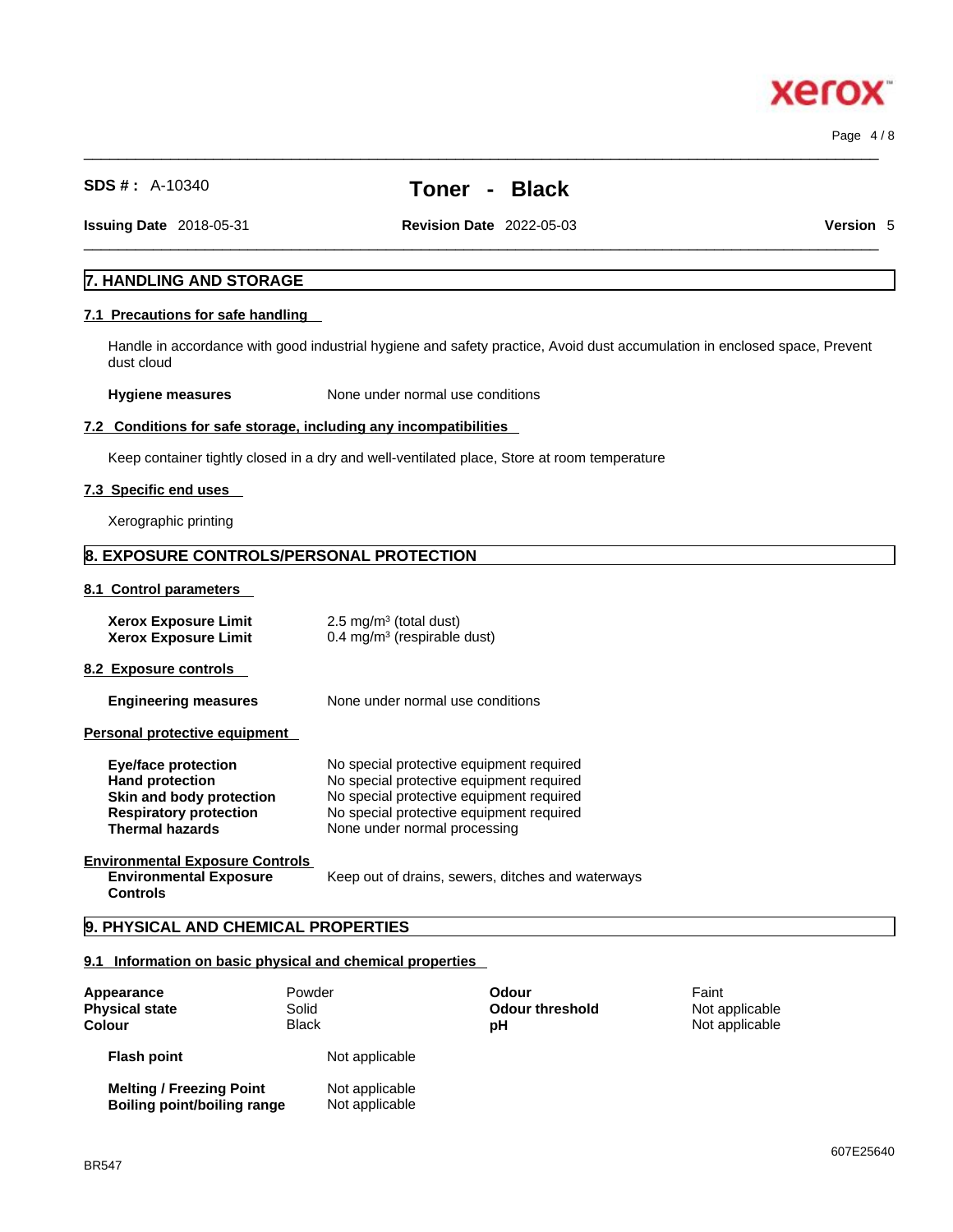# **Xerox**

Page 5 / 8

| <b>SDS #:</b> $A-10340$                                                                                                                                                                                                   | Toner<br>$\sim$                                                                                                                   | <b>Black</b>          |                                                                                              |
|---------------------------------------------------------------------------------------------------------------------------------------------------------------------------------------------------------------------------|-----------------------------------------------------------------------------------------------------------------------------------|-----------------------|----------------------------------------------------------------------------------------------|
| <b>Issuing Date 2018-05-31</b>                                                                                                                                                                                            | <b>Revision Date 2022-05-03</b>                                                                                                   |                       | Version 5                                                                                    |
| <b>Softening point</b>                                                                                                                                                                                                    | 49 - 60 °C<br>$\sqrt{ }$                                                                                                          | 120 - 140 $\degree$ F |                                                                                              |
| <b>Evaporation rate</b><br><b>Flammability</b><br><b>Flammability Limits in Air</b>                                                                                                                                       | Not applicable<br>Not flammable<br>Not applicable                                                                                 |                       |                                                                                              |
| <b>Explosive Limits</b>                                                                                                                                                                                                   | No data available                                                                                                                 |                       |                                                                                              |
| Vapour pressure<br><b>Vapour density</b><br><b>Specific gravity</b><br><b>Water solubility</b><br><b>Partition coefficient</b><br><b>Autoignition temperature</b><br><b>Decomposition temperature</b><br><b>Viscosity</b> | Not applicable<br>Not applicable<br>$1 - 2$<br>Negligible<br>Not applicable<br>Not applicable<br>Not determined<br>Not applicable |                       |                                                                                              |
| <b>Explosive properties</b><br><b>Oxidising properties</b>                                                                                                                                                                | source is a potential dust explosion hazard<br>Not applicable                                                                     |                       | Fine dust dispersed in air, in sufficient concentrations, and in the presence of an ignition |

 $\_$  ,  $\_$  ,  $\_$  ,  $\_$  ,  $\_$  ,  $\_$  ,  $\_$  ,  $\_$  ,  $\_$  ,  $\_$  ,  $\_$  ,  $\_$  ,  $\_$  ,  $\_$  ,  $\_$  ,  $\_$  ,  $\_$  ,  $\_$  ,  $\_$  ,  $\_$  ,  $\_$  ,  $\_$  ,  $\_$  ,  $\_$  ,  $\_$  ,  $\_$  ,  $\_$  ,  $\_$  ,  $\_$  ,  $\_$  ,  $\_$  ,  $\_$  ,  $\_$  ,  $\_$  ,  $\_$  ,  $\_$  ,  $\_$  ,

None

# **10. STABILITY AND REACTIVITY**

### **10.1 Reactivity**

No dangerous reaction known under conditions of normal use

# **10.2 Chemical stability**

Stable under normal conditions

### **10.3 Possibility of hazardous reactions**

| <b>Hazardous reactions</b>      | None under normal processing            |
|---------------------------------|-----------------------------------------|
| <b>Hazardous polymerisation</b> | Hazardous polymerisation does not occur |

# **10.4 Conditions to avoid**

Prevent dust cloud, Fine dust dispersed in air, in sufficient concentrations, and in the presence of an ignition source is a potential dust explosion hazard

# **10.5 Incompatible Materials**

None

## **10.6 Hazardous decomposition products**

None under normal use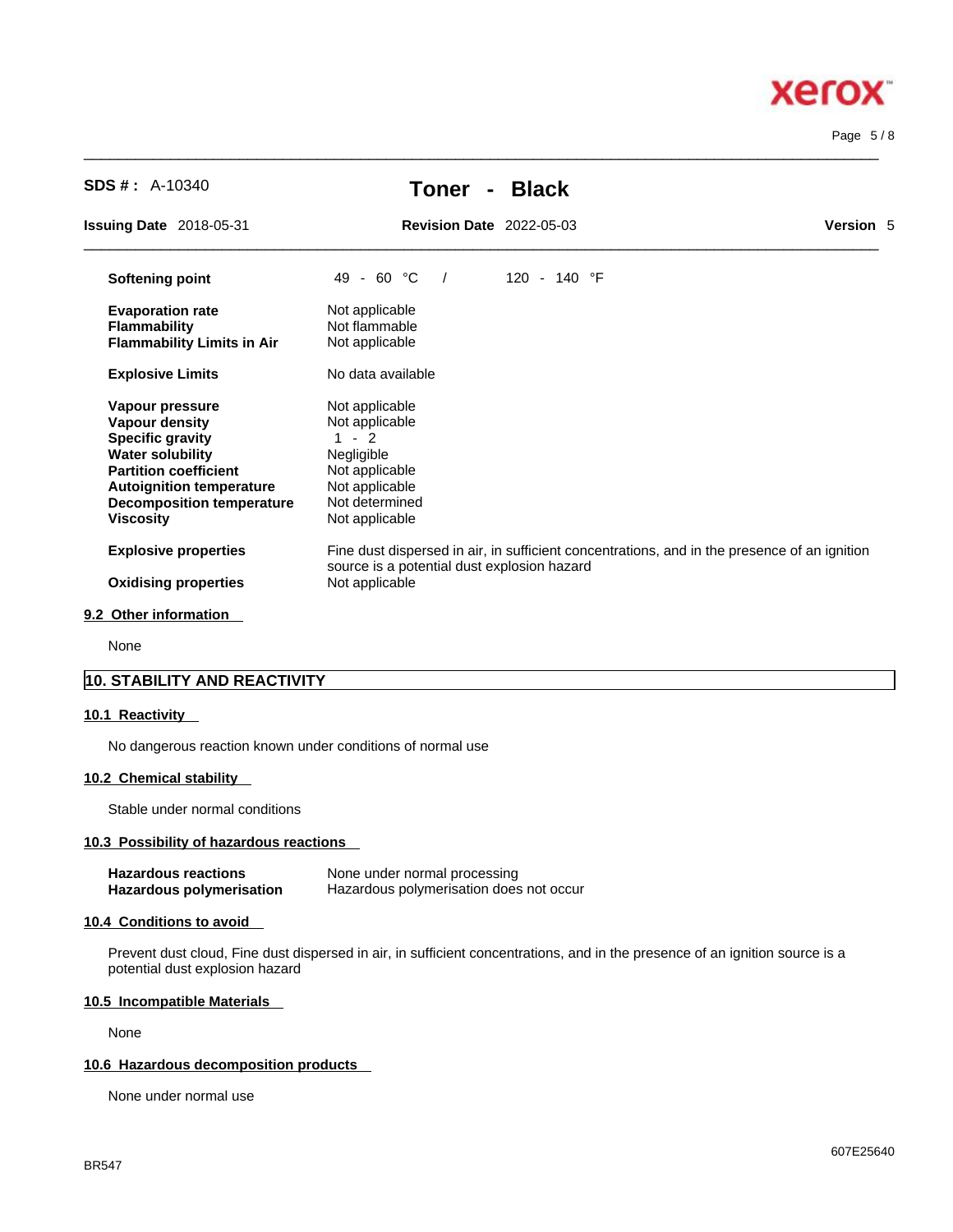$\_$  ,  $\_$  ,  $\_$  ,  $\_$  ,  $\_$  ,  $\_$  ,  $\_$  ,  $\_$  ,  $\_$  ,  $\_$  ,  $\_$  ,  $\_$  ,  $\_$  ,  $\_$  ,  $\_$  ,  $\_$  ,  $\_$  ,  $\_$  ,  $\_$  ,  $\_$  ,  $\_$  ,  $\_$  ,  $\_$  ,  $\_$  ,  $\_$  ,  $\_$  ,  $\_$  ,  $\_$  ,  $\_$  ,  $\_$  ,  $\_$  ,  $\_$  ,  $\_$  ,  $\_$  ,  $\_$  ,  $\_$  ,  $\_$  , Page 6 / 8

**Xerox** 

# **SDS # :** A-10340 **Toner - Black**

 $\_$  ,  $\_$  ,  $\_$  ,  $\_$  ,  $\_$  ,  $\_$  ,  $\_$  ,  $\_$  ,  $\_$  ,  $\_$  ,  $\_$  ,  $\_$  ,  $\_$  ,  $\_$  ,  $\_$  ,  $\_$  ,  $\_$  ,  $\_$  ,  $\_$  ,  $\_$  ,  $\_$  ,  $\_$  ,  $\_$  ,  $\_$  ,  $\_$  ,  $\_$  ,  $\_$  ,  $\_$  ,  $\_$  ,  $\_$  ,  $\_$  ,  $\_$  ,  $\_$  ,  $\_$  ,  $\_$  ,  $\_$  ,  $\_$  ,

**Issuing Date** 2018-05-31 **Revision Date** 2022-05-03 **Version** 5

# **11. TOXICOLOGICAL INFORMATION**

*The toxicity data noted below is based on the test results of similar reprographic materials.* 

## **11.1 Information on toxicological effects**

| <b>Acute toxicity</b>             |                                                                                                                                                                                                                                                                                                                                                                                                                                                                                                                                                                                                                                                                                                                                                                                                                                                                     |
|-----------------------------------|---------------------------------------------------------------------------------------------------------------------------------------------------------------------------------------------------------------------------------------------------------------------------------------------------------------------------------------------------------------------------------------------------------------------------------------------------------------------------------------------------------------------------------------------------------------------------------------------------------------------------------------------------------------------------------------------------------------------------------------------------------------------------------------------------------------------------------------------------------------------|
| Product Information               |                                                                                                                                                                                                                                                                                                                                                                                                                                                                                                                                                                                                                                                                                                                                                                                                                                                                     |
| <b>Irritation</b>                 | No skin irritation, No eye irritation                                                                                                                                                                                                                                                                                                                                                                                                                                                                                                                                                                                                                                                                                                                                                                                                                               |
| Oral LD50<br><b>Dermal LD50</b>   | $> 5$ g/kg (rat)                                                                                                                                                                                                                                                                                                                                                                                                                                                                                                                                                                                                                                                                                                                                                                                                                                                    |
| <b>LC50 Inhalation</b>            | $> 5$ g/kg (rabbit)<br>$> 5$ mg/L (rat, 4 hr)                                                                                                                                                                                                                                                                                                                                                                                                                                                                                                                                                                                                                                                                                                                                                                                                                       |
|                                   |                                                                                                                                                                                                                                                                                                                                                                                                                                                                                                                                                                                                                                                                                                                                                                                                                                                                     |
| <b>Chronic toxicity</b>           |                                                                                                                                                                                                                                                                                                                                                                                                                                                                                                                                                                                                                                                                                                                                                                                                                                                                     |
| Product Information               |                                                                                                                                                                                                                                                                                                                                                                                                                                                                                                                                                                                                                                                                                                                                                                                                                                                                     |
| <b>Chronic effects</b>            | No known effects under normal use conditions                                                                                                                                                                                                                                                                                                                                                                                                                                                                                                                                                                                                                                                                                                                                                                                                                        |
| Carcinogenicity                   | See "Other Information" in this section.                                                                                                                                                                                                                                                                                                                                                                                                                                                                                                                                                                                                                                                                                                                                                                                                                            |
| <b>Other information</b>          | The IARC (International Agency for Research on Cancer) has listed carbon black as<br>"possibly carcinogenic to humans". However, Xerox has concluded that the presence of<br>carbon black in this mixture does not present a health hazard. The IARC classification is<br>based on studies evaluating pure, "free" carbon black. In contrast, toner is a formulation<br>composed of specially prepared polymer and a small amount of carbon black (or other<br>pigment). In the process of making toner, the small amount of carbon black becomes<br>encapsulated within a matrix. Xeroxhas performed extensive testing of toner, including a<br>chronic bioassay (test for potential carcinogenicity). Exposure to toner did not produce<br>evidence of cancer in exposed animals. The results were submitted to regulatory agencies<br>and published extensively. |
|                                   | The IARC (International Agency for Research on Cancer) has listed titanium dioxide as<br>"possibly carcinogenic to humans". However, Xerox has concluded that the presence of<br>titanium dioxide in this mixture does not present a health hazard. The IARC classification<br>is based on studies in rats using high concentrations of pure, unbound TiO2 particles of<br>respirable size. Epidemiological studies do not suggest a carcinogenic effects in humans.<br>In addition, the titanium dioxide in this mixture is encapsulated in a matrix or bound to the<br>surface of the toner.                                                                                                                                                                                                                                                                      |
| Other toxic effects               |                                                                                                                                                                                                                                                                                                                                                                                                                                                                                                                                                                                                                                                                                                                                                                                                                                                                     |
| Product Information               |                                                                                                                                                                                                                                                                                                                                                                                                                                                                                                                                                                                                                                                                                                                                                                                                                                                                     |
| <b>Sensitisation</b>              | No sensitisation responses were observed                                                                                                                                                                                                                                                                                                                                                                                                                                                                                                                                                                                                                                                                                                                                                                                                                            |
| <b>Mutagenic effects</b>          | Not mutagenic in AMES Test                                                                                                                                                                                                                                                                                                                                                                                                                                                                                                                                                                                                                                                                                                                                                                                                                                          |
| <b>Reproductive toxicity</b>      | This product does not contain any known or suspected reproductive hazards                                                                                                                                                                                                                                                                                                                                                                                                                                                                                                                                                                                                                                                                                                                                                                                           |
| <b>Target organ effects</b>       | None known                                                                                                                                                                                                                                                                                                                                                                                                                                                                                                                                                                                                                                                                                                                                                                                                                                                          |
| Other adverse effects             | None known                                                                                                                                                                                                                                                                                                                                                                                                                                                                                                                                                                                                                                                                                                                                                                                                                                                          |
| <b>Aspiration Hazard</b>          | Not applicable                                                                                                                                                                                                                                                                                                                                                                                                                                                                                                                                                                                                                                                                                                                                                                                                                                                      |
| 11.2 Information on other hazards |                                                                                                                                                                                                                                                                                                                                                                                                                                                                                                                                                                                                                                                                                                                                                                                                                                                                     |
|                                   | Endocrine disrupting properties This product does not contain any known or suspected endocrine disruptors                                                                                                                                                                                                                                                                                                                                                                                                                                                                                                                                                                                                                                                                                                                                                           |
|                                   |                                                                                                                                                                                                                                                                                                                                                                                                                                                                                                                                                                                                                                                                                                                                                                                                                                                                     |

# **12. ECOLOGICAL INFORMATION**

# **12.1 Toxicity**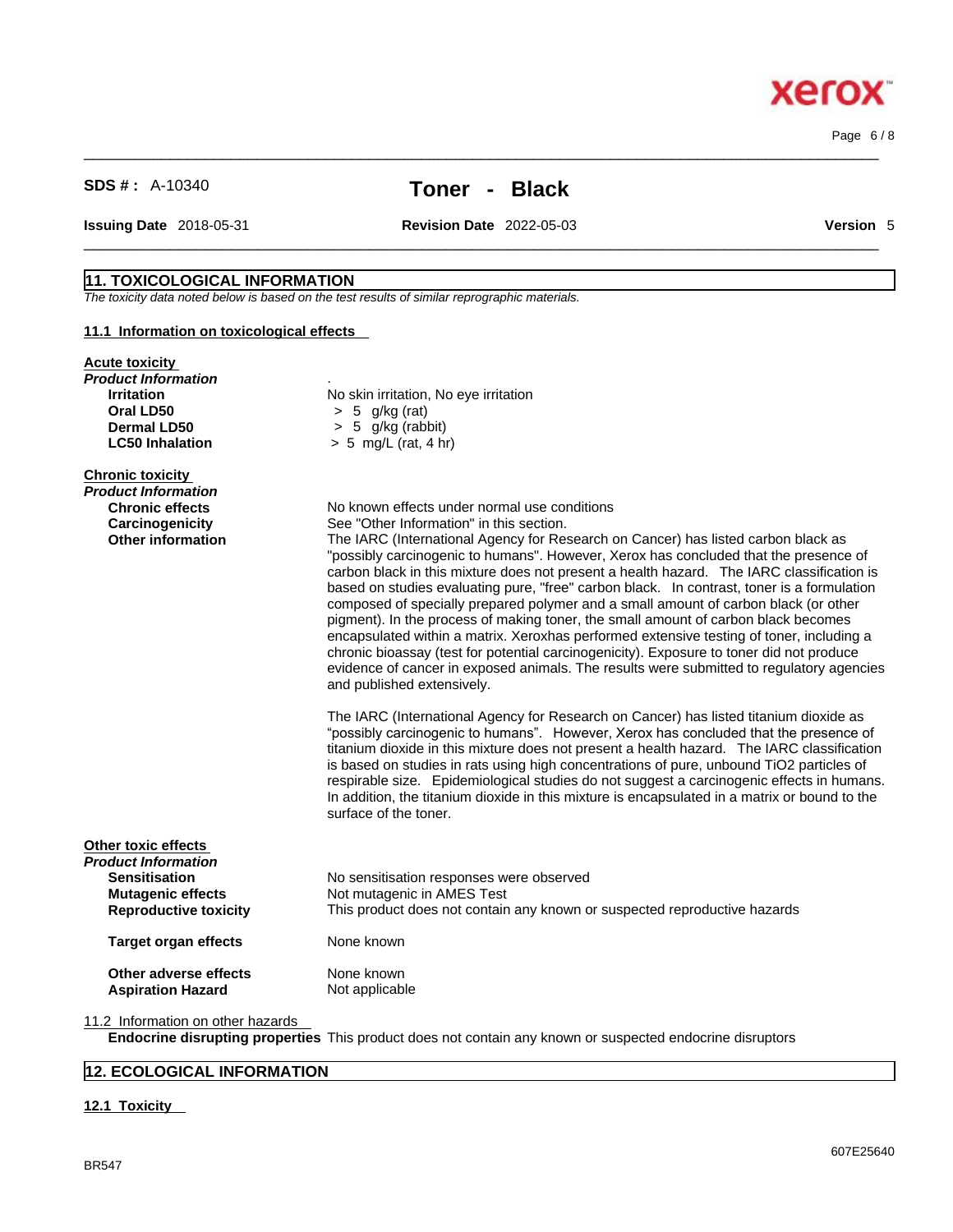Page 7 / 8

xero

**SDS # :** A-10340 **Toner - Black**

 $\_$  ,  $\_$  ,  $\_$  ,  $\_$  ,  $\_$  ,  $\_$  ,  $\_$  ,  $\_$  ,  $\_$  ,  $\_$  ,  $\_$  ,  $\_$  ,  $\_$  ,  $\_$  ,  $\_$  ,  $\_$  ,  $\_$  ,  $\_$  ,  $\_$  ,  $\_$  ,  $\_$  ,  $\_$  ,  $\_$  ,  $\_$  ,  $\_$  ,  $\_$  ,  $\_$  ,  $\_$  ,  $\_$  ,  $\_$  ,  $\_$  ,  $\_$  ,  $\_$  ,  $\_$  ,  $\_$  ,  $\_$  ,  $\_$  ,

**Issuing Date** 2018-05-31 **Revision Date** 2022-05-03 **Version** 5

 $\_$  ,  $\_$  ,  $\_$  ,  $\_$  ,  $\_$  ,  $\_$  ,  $\_$  ,  $\_$  ,  $\_$  ,  $\_$  ,  $\_$  ,  $\_$  ,  $\_$  ,  $\_$  ,  $\_$  ,  $\_$  ,  $\_$  ,  $\_$  ,  $\_$  ,  $\_$  ,  $\_$  ,  $\_$  ,  $\_$  ,  $\_$  ,  $\_$  ,  $\_$  ,  $\_$  ,  $\_$  ,  $\_$  ,  $\_$  ,  $\_$  ,  $\_$  ,  $\_$  ,  $\_$  ,  $\_$  ,  $\_$  ,  $\_$  ,

EC50/72h/algae = >1000 mg/L  $EC50/48h/daphnia =  $>1000 \text{ mg/L}$$  $LC50/96h/fish = >1000 mg/L$ 

# **12.2 Persistence and degradability**

Not readily biodegradable

### **12.3 Bioaccumulative potential**

Bioaccumulation is unlikely

### **12.4 Mobility in soil**

Insoluble in water

# **12.5 Results of PBT and vPvB assessment**

Not a PBT according to REACH Annex XIII

### **12.6 Endocrine disrupting properties**

This product does not contain any known or suspected endocrine disruptors

### **12.7 Other adverse effects**

Although toner is not an aquatic toxin, microplastics may be a physical hazard to aquatic life and should not be allowed to enter drains, sewers, or waterways.

| <b>13. DISPOSAL CONSIDERATIONS</b> |                                                                                                                                                                    |
|------------------------------------|--------------------------------------------------------------------------------------------------------------------------------------------------------------------|
| 13.1 Waste treatment methods       |                                                                                                                                                                    |
| <b>Waste Disposal Method</b>       | This material and its container must be disposed of as hazardous waste                                                                                             |
| <b>EWC Waste Disposal No.</b>      | 08 03 18                                                                                                                                                           |
| <b>Other information</b>           | Although toner is not an aquatic toxin, microplastics may be a physical hazard to aquatic life<br>and should not be allowed to enter drains, sewers, or waterways. |

# **14. TRANSPORT INFORMATION**

### **14.1 UN/ID No**

Not regulated

## **14.2 Proper shipping name**

Not regulated

## **14.3 Transport hazard class(es)**